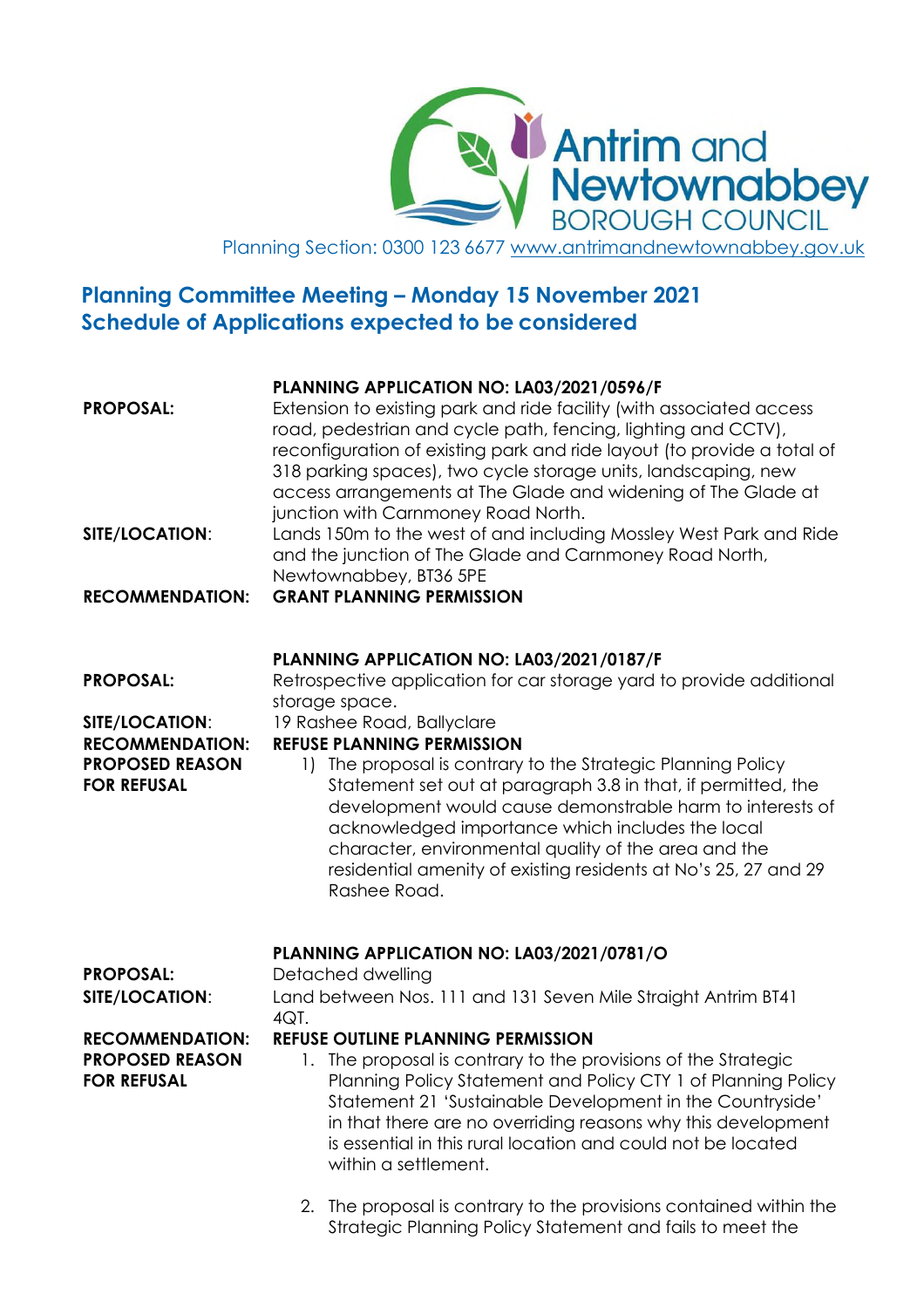provisions for an infill dwelling in accordance with Policy CTY 8 of Planning Policy Statement 21, Sustainable Development in the Countryside, in that the application site does not comprise a small gap within a substantial and continuously built up frontage.

- 3. The proposal is contrary to the provisions contained within the Strategic Planning Policy Statement and Policy CTY 13 of Planning Policy Statement 21, Sustainable Development in the Countryside, in that a dwelling on this site, if permitted, would fail to integrate into the countryside.
- 4. The proposal is contrary to the provisions contained within the Strategic Planning Policy Statement and Policies CTY 8 and 14 of Planning Policy Statement 21, Sustainable Development in the Countryside, in that the building would, if permitted, result in ribbon development resulting in a suburban style build up when viewed with the existing dwellings along Seven Mile Straight.

#### **PLANNING APPLICATION NO: LA03/2021/0234/O**

**PROPOSED REASON FOR REFUSAL**

**PROPOSAL:** A single two storey detached dwelling with a separate garage **SITE/LOCATION**: Land adjoining 12a Laurel Lane, Belfast, BT14 8SQ

- **RECOMMENDATION: REFUSE OUTLINE PLANNING PERMISSION**
	- 1. The proposal is contrary to the policy provisions of the Strategic Planning Policy Statement and Policies CTY1 and CTY10 of PPS 21: Sustainable Development in the Countryside, and does not merit being considered as an exceptional case in that it has not been demonstrated that the farm business is currently active.
	- 2. The proposal is contrary to the provisions of the Strategic Planning Policy Statement and Policy NH 2 of the Planning Policy Statement 2: Natural Heritage in that insufficient information has been submitted to demonstrate that the proposed development will not have a detrimental impact on natural heritage features, including protected species.

**PLANNING APPLICATION NO: LA03/2021/0669/O**

**PROPOSAL:** Site for 2no infill dwelling and garages

**SITE/LOCATION:** Approx. 30m S of 89 Magheralane Road, Randalstown, BT41 2PA **RECOMMENDATION: REFUSE OUTLINE PLANNING PERMISSION**

- - 1. The proposal is contrary to the policy provisions of the Strategic Planning Policy Statement and Policy CTY1 of PPS 21, Sustainable Development in the Countryside, in that there are no overriding reasons why this development is essential in this rural location and could not be located within a settlement.
	- 2. The proposal is contrary to the policy provisions contained in the Strategic Planning Policy Statement and fails to meet with the provisions for an infill dwelling in

**PROPOSED REASONS FOR REFUSAL**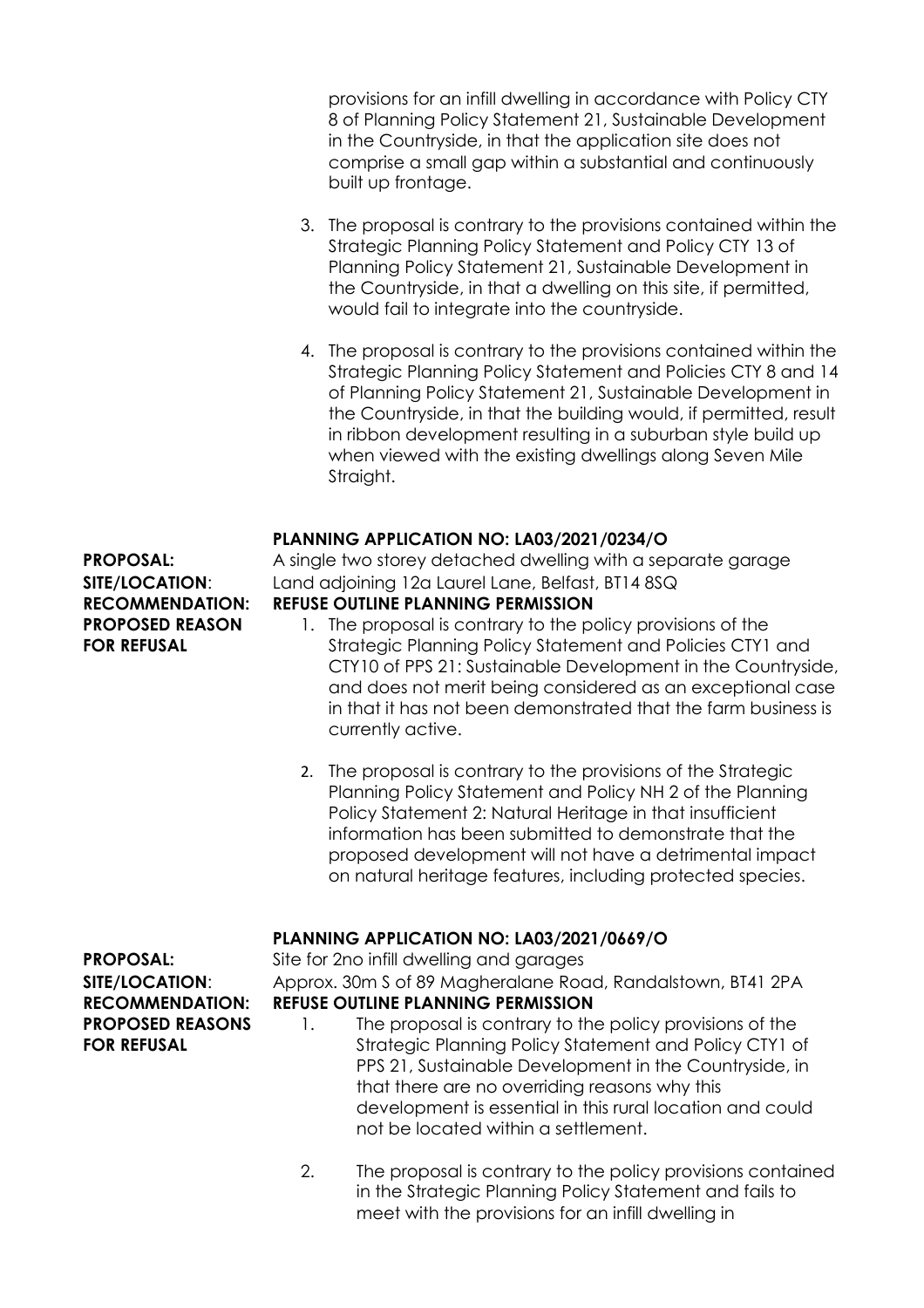accordance with Policy CTY 8 of Planning Policy Statement 21, Sustainable Development in the Countryside, in that the application site is not within an otherwise substantial and continuously built up frontage that includes a line of 3 or more buildings.

- 3. The proposal is contrary to the policy provisions of the Strategic Planning Policy Statement and Policy CTY2a of PPS 21, Sustainable Development in the Countryside, in that the cluster is not made up of at least four buildings, three of which must be dwellings, the cluster does not appear as a visual entity in the landscape and it is not bund on at least two sides by other development in the cluster.
- 4. The proposal is contrary to the provisions contained in the Strategic Planning Policy Statement and Policies CTY 8 and 14 of Planning Policy Statement 21, Sustainable Development in the Countryside, in that the building would, if permitted, result in ribbon development resulting in a suburban style build up dwellings and not respect the existing pattern of development.

# **PLANNING APPLICATION NO: LA03/2021/0387/F**

**RECOMMENDATION: REFUSE PLANNING PERMISSION PROPOSED REASON FOR REFUSAL**

**PROPOSAL:** Change of use to car electrics workshop utilising farm buildings. **SITE/LOCATION:** 50 Ballylagan Road, Ballyclare BT39 9QR

- 1. The proposal is contrary to the policy provisions contained in the Strategic Planning Policy Statement and Policy CTY 1 of Planning Policy Statement 21, Sustainable Development in the Countryside, in that there are no overriding reasons why this development is essential in this rural location and could not be located within a settlement.
- 2. The proposal is contrary to Paragraph 6.73 of the SPPS and Policy CTY 11 of Planning Policy Statement 21 Sustainable Development in the Countryside in that the proposed farm diversification business would not be run in conjunction with the agricultural operations on the farm.

#### **PLANNING APPLICATION NO: LA03/2021/0651/O**

**PROPOSAL:** Site for single storey dwelling

**SITE/LOCATION:** Approximately 25m south east of 44A Drumsough Road, Randalstown, BT41 2NW

# **PROPOSED REASONS FOR REFUSAL**

#### **RECOMMENDATION: REFUSE OUTLINE PLANNING PERMISSION**

1. The proposal is contrary to the provisions contained in the Strategic Planning Policy Statement and Policy CTY1 of Planning Policy Statement 21, Sustainable Development in the Countryside, in that there are no overriding reasons why this development is essential in this rural location and could not be located within a settlement.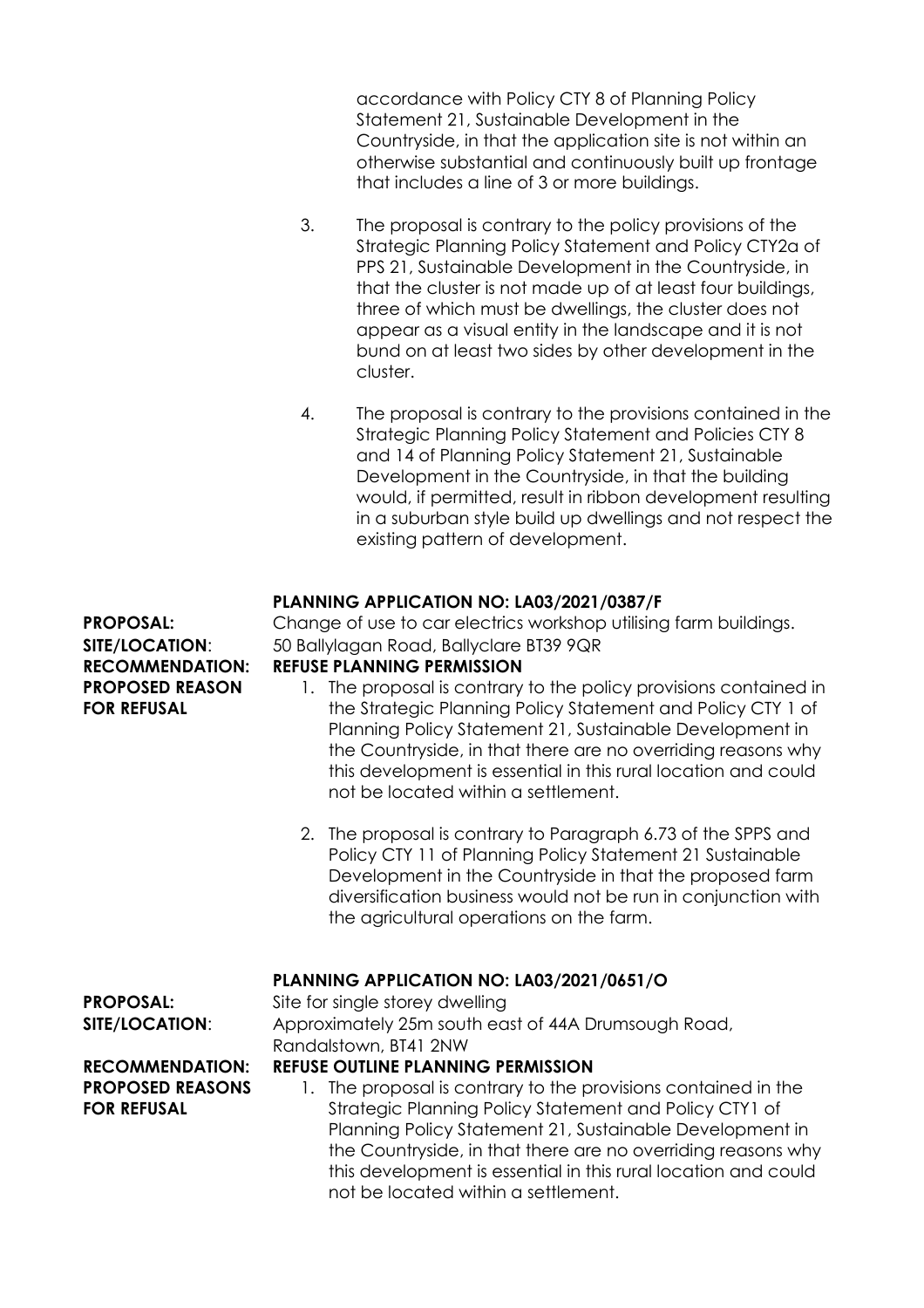- 2. The proposal is contrary to the provisions contained in the Strategic Planning Policy Statement and Policy CTY2a of Planning Policy Statement 21, Sustainable Development in the Countryside, as the development cannot be absorbed into the existing cluster through rounding off and consolidation and will intrude into the open countryside.
- 3. The proposal is contrary to the provisions of the Strategic Planning Policy Statement in that it has not been demonstrated that the proposed dwelling will not experience a detrimental impact on the amenity of the future occupants, by way of noise associated with the adjacent Riding Centre.

#### **PLANNING APPLICATION NO: LA03/2021/0729/O**

**PROPOSAL:** Manager's dwelling for existing allotments. **SITE/LOCATION:** 100m NE of 3 Lisglass Road, Ballyclare. **RECOMMENDATION: REFUSE OUTLINE PLANNING PERMISSION**

1) The proposal is contrary to the policy provisions of the Strategic Planning Policy statement and Policies CTY1 and CTY7 of Planning Policy Statement 21, Sustainable Development in the Countryside and does not merit being considered as an exceptional case in that it has not been demonstrated that there is a site specific need for the proposed dwelling that makes it essential for an employee to live at the site of their work; and that the site is not located beside, or within, the boundaries of the business enterprise and does not integrate with the buildings on the site.

# **PLANNING APPLICATION NO: LA03/2020/0792/O**

**PROPOSAL:** Site for a two-storey dwelling **SITE/LOCATION:** 50m east of 168 Ballycorr Road, Ballyclare **RECOMMENDATION: REFUSE OUTLINE PLANNING PERMISSION**

- 1) The proposal is contrary to the policy provisions contained in the Strategic Planning Policy Statement and Policy CTY 1 of Planning Policy Statement 21, Sustainable Development in the Countryside, in that there are no overriding reasons why this development is essential in this rural location and could not be located within a settlement.
- 2) The proposal is contrary to the policy provisions of the Strategic Planning Policy Statement and Policy CTY 2a of Planning Policy Statement 21, Sustainable Development in the Countryside, in that it fails to meet with the provisions for a new dwelling in an existing cluster as it would intrude into the open countryside.

# **PLANNING APPLICATION NO: LA03/2021/0679/O**

**PROPOSAL:** Proposed infill dwelling and garage **SITE/LOCATION**: 30m West of Rashee Cemetery, Springvale Road, Ballyclare **RECOMMENDATION: REFUSE OUTLINE PLANNING PERMISSION**

**FOR REFUSAL**

**PROPOSED REASON**

**PROPOSED REASON FOR REFUSAL**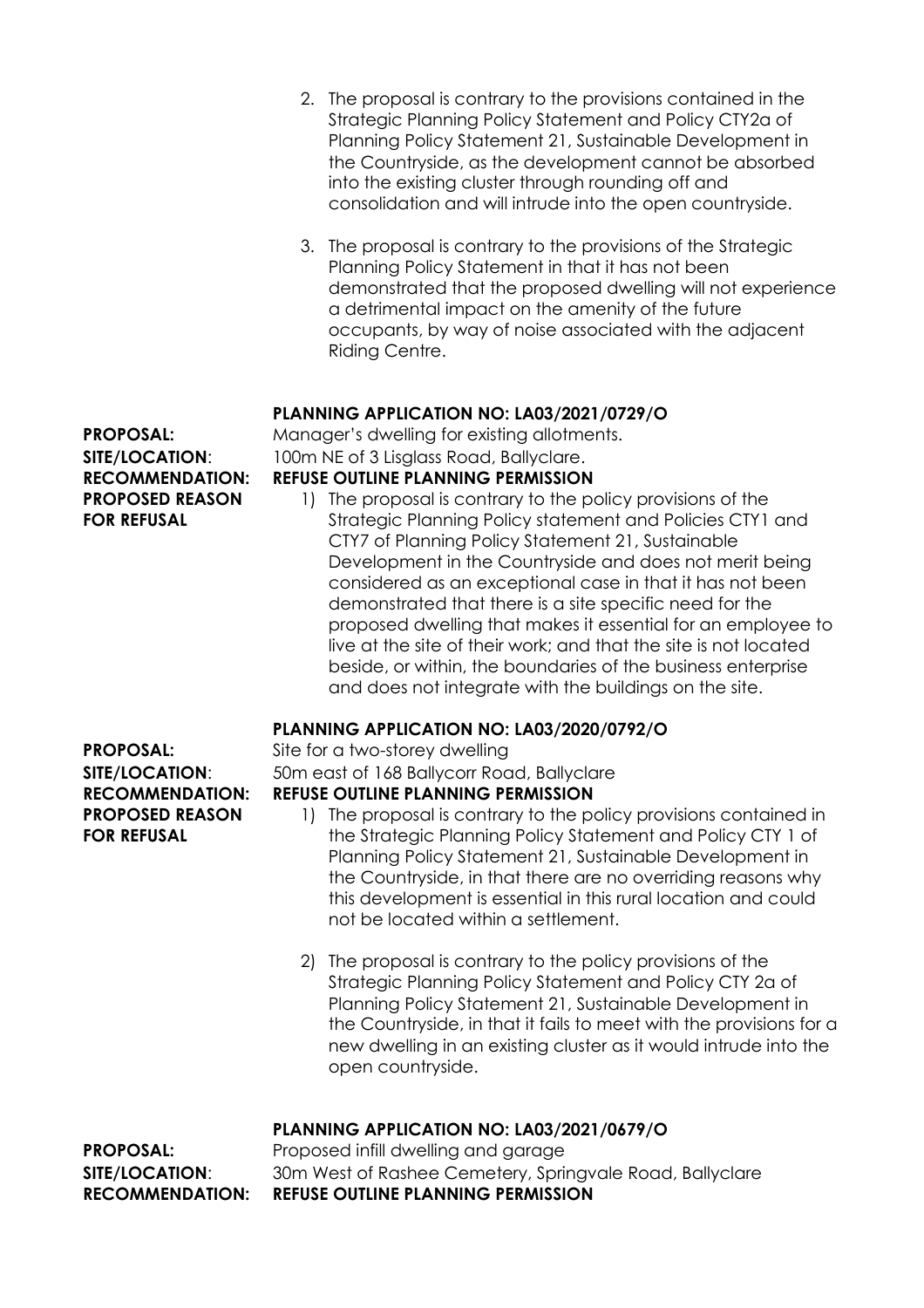#### **PROPOSED REASON FOR REFUSAL**

**PROPOSED REASON**

**FOR REFUSAL**

1) The proposal is contrary to the policy provisions of the Strategic Planning Policy and Policy CTY 13 of Planning Policy Statement 21, Sustainable Development in the Countryside, in that the proposed site lacks long established natural boundaries and is unable to provide a suitable degree of enclosure for the building to integrate into the landscape.

### **PLANNING APPLICATION NO: LA03/2021/0680/O**

**PROPOSAL:** Proposed infill dwelling and garage **SITE/LOCATION:** 40m East of 26 Springvale Road, Ballyclare **RECOMMENDATION: REFUSE OUTLINE PLANNING PERMISSION**

- 1) The proposal is contrary to the policy provisions of the
- Strategic Planning Policy and Policy CTY 13 of Planning Policy Statement 21, Sustainable Development in the Countryside, in that the proposed site lacks long established natural boundaries and is unable to provide a suitable degree of enclosure for the building to integrate into the landscape.

#### **PLANNING APPLICATION NO: LA03/2021/0615/O**

**SITE/LOCATION:** Lands 50 metres west of 36 Aughnabrack Road, Ballyutoag, Belfast **RECOMMENDATION: REFUSE OUTLINE PLANNING PERMISSION**

- 1) The proposal is contrary to the provisions of the Strategic Planning Policy Statement and Policy CTY 1 of Planning Policy Statement 21 'Sustainable Development in the Countryside' in that there are no overriding reasons why this development is essential in this rural location and could not be located within a settlement.
- 2) The proposal is contrary to the provisions contained within the Strategic Planning Policy Statement and fails to meet the provisions for an infill dwelling in accordance with Policy CTY 8 of Planning Policy Statement 21, Sustainable Development in the Countryside, in that the application site does not comprise a small gap within a substantial and continuously built up frontage.
- 3) The proposal is contrary to the provisions contained within the Strategic Planning Policy Statement and Policy CTY 13 of Planning Policy Statement 21, Sustainable Development in the Countryside, in that a dwelling on this site, if permitted, would fail to integrate into the countryside.
- 4) The proposal is contrary to the provisions contained within the Strategic Planning Policy Statement and Policies CTY 8 and 14 of Planning Policy Statement 21, Sustainable Development in the Countryside, in that the building would, if permitted, result in ribbon development resulting in a suburban style build up when viewed with the existing dwellings along the Aughnabrack Road.

**PROPOSAL:** Site for Infill Dwelling **PROPOSED REASON FOR REFUSAL**